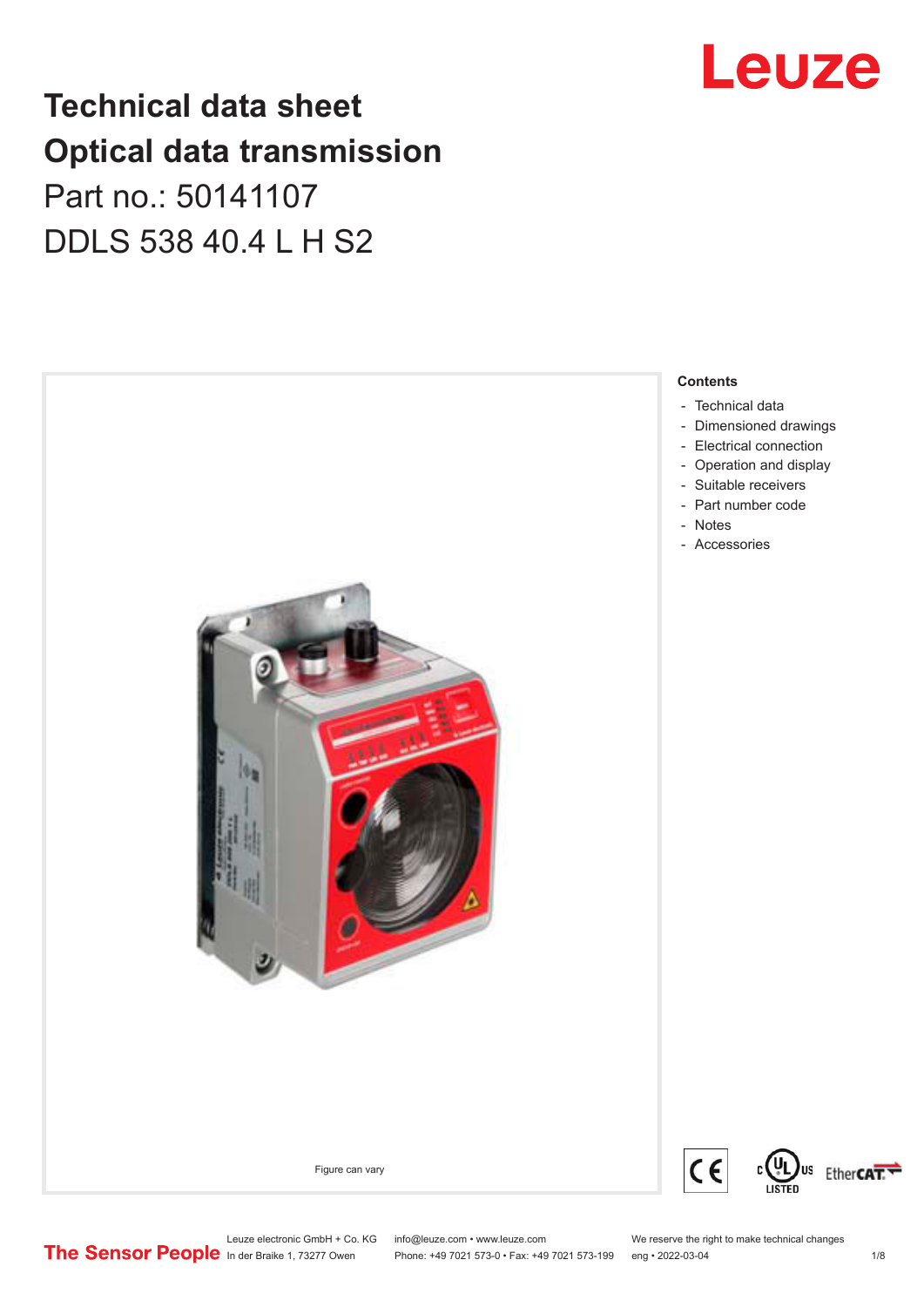### <span id="page-1-0"></span>**Technical data**

## Leuze

| <b>Basic data</b>                              |                                       |
|------------------------------------------------|---------------------------------------|
| <b>Series</b>                                  | <b>DDLS 500</b>                       |
| <b>Special version</b>                         |                                       |
| <b>Special version</b>                         | Heating                               |
|                                                | Integrated laser alignment aid        |
|                                                | Not influenced by reflective surfaces |
|                                                | Operation of parallel light axes      |
| <b>Optical data</b>                            |                                       |
| <b>Working range</b>                           | 100  40,000 mm                        |
| <b>Light source</b>                            | Laser                                 |
| <b>Transmission frequency</b>                  | F <sub>4</sub>                        |
| Usable opening angle transmitter               | 1 <sup>°</sup>                        |
| <b>Electrical data</b>                         |                                       |
|                                                |                                       |
| Performance data                               |                                       |
| Supply voltage U <sub>R</sub>                  | 18  30 V, DC                          |
| <b>Inputs</b>                                  |                                       |
| Number of digital switching inputs             | 1 Piece(s)                            |
|                                                |                                       |
| Outputs                                        |                                       |
| Number of digital switching outputs 1 Piece(s) |                                       |
|                                                |                                       |
| <b>Interface</b>                               |                                       |
| Type                                           | EtherCAT link down 5 ms, EtherCAT     |
|                                                | Safety-over-EtherCAT (FSoE)           |
| <b>Connection</b>                              |                                       |
|                                                |                                       |
| <b>Number of connections</b>                   | 2 Piece(s)                            |
| <b>Connection 1</b>                            |                                       |
| <b>Type of connection</b>                      | Connector                             |
| <b>Designation on device</b>                   | <b>POWER</b>                          |
| <b>Thread size</b>                             | M <sub>12</sub>                       |
| <b>Type</b>                                    | Male                                  |
| No. of pins                                    | 5-pin                                 |
| Encoding                                       | A-coded                               |
| <b>Connection 2</b>                            |                                       |
| <b>Type of connection</b>                      | Connector                             |
| <b>Designation on device</b>                   | <b>BUS</b>                            |
| <b>Thread size</b>                             | M12                                   |
|                                                | Female                                |

| <b>Mechanical data</b> |  |
|------------------------|--|
|------------------------|--|

| Dimension (W x H x L)                                                 | 100 mm x 156 mm x 99.5 mm |
|-----------------------------------------------------------------------|---------------------------|
| <b>Housing material</b>                                               | Metal                     |
| Net weight                                                            | 1,185 a                   |
|                                                                       |                           |
| <b>Operation and display</b>                                          |                           |
| Type of display                                                       | Bar graph                 |
|                                                                       | LED                       |
|                                                                       |                           |
| <b>Environmental data</b>                                             |                           |
| Ambient temperature, operation                                        | $-3550 °C$                |
| Ambient temperature, storage                                          | $-3570 °C$                |
|                                                                       |                           |
| <b>Certifications</b>                                                 |                           |
| Degree of protection                                                  | IP 65                     |
| <b>Certifications</b>                                                 | c UL US                   |
| Test procedure for EMC in accordance EN 1000-6-4                      |                           |
| with standard                                                         | EN 61000-6-2              |
| Test procedure for noise in accordance EN 60068-2-64<br>with standard |                           |
| Test procedure for oscillation in<br>accordance with standard         | EN 60068-2-6              |
| Test procedure for shock in<br>accordance with standard               | EN 60068-2-27             |
|                                                                       |                           |
| <b>Classification</b>                                                 |                           |
| <b>Customs tariff number</b>                                          | 85365019                  |
| <b>ECLASS 5.1.4</b>                                                   | 19039001                  |
| <b>ECLASS 8.0</b>                                                     | 19179090                  |
| <b>ECLASS 9.0</b>                                                     | 19179090                  |
| ECLASS 10.0                                                           | 19179090                  |
| <b>ECLASS 11.0</b>                                                    | 19179090                  |
| <b>ECLASS 12.0</b>                                                    | 19179090                  |
| <b>ETIM 5.0</b>                                                       | EC000515                  |
| <b>ETIM 6.0</b>                                                       | EC000515                  |

**ETIM 7.0** EC000310

**No. of pins** 4 -pin **Encoding** D-coded

Leuze electronic GmbH + Co. KG info@leuze.com • www.leuze.com We reserve the right to make technical changes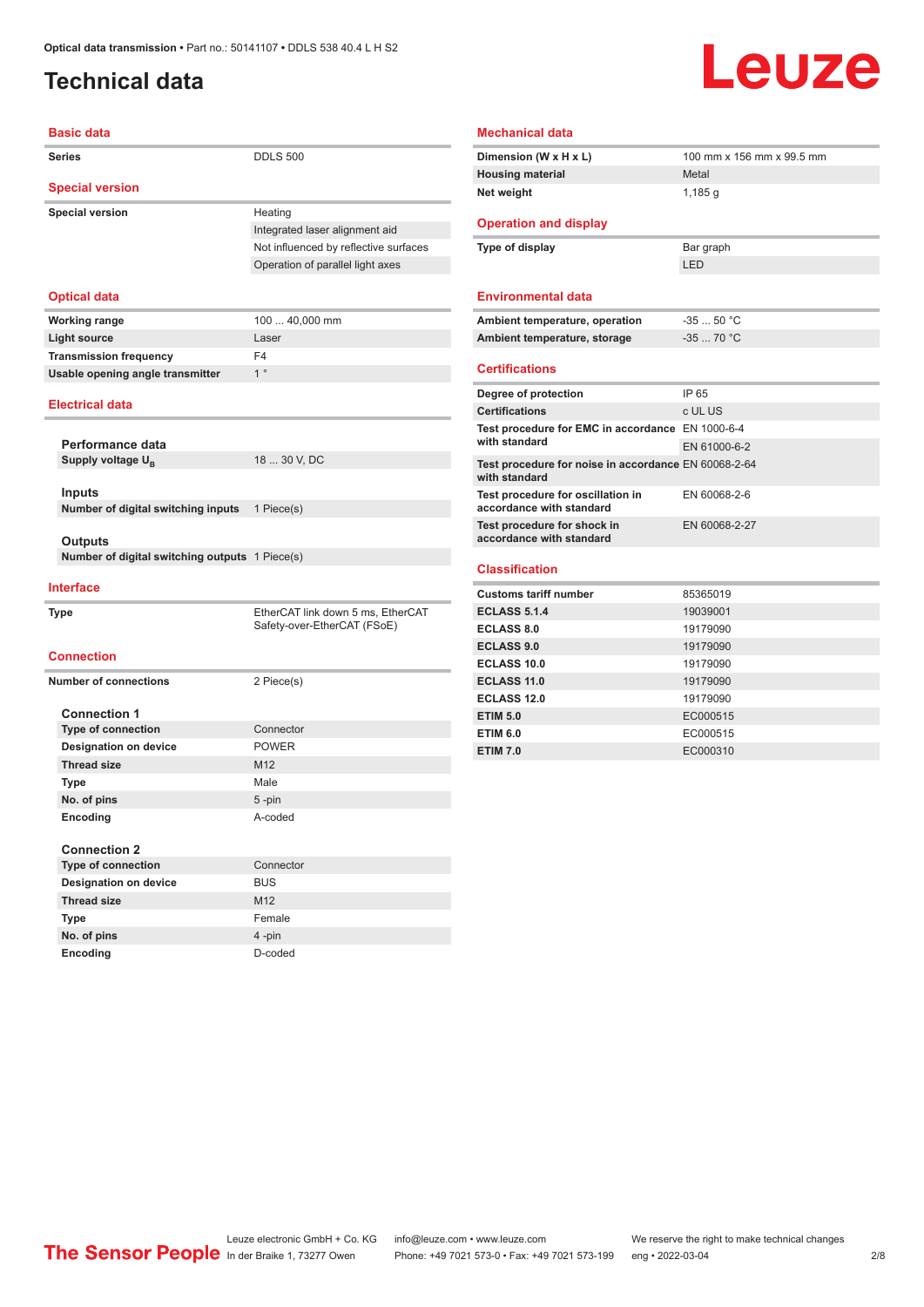#### <span id="page-2-0"></span>**Dimensioned drawings**

All dimensions in millimeters







A Center axis of transmitter and alignment laser

B Center axis of transmitter and receiver

C Center axis of receiver

Phone: +49 7021 573-0 • Fax: +49 7021 573-199 eng • 2022-03-04 3/8

Leuze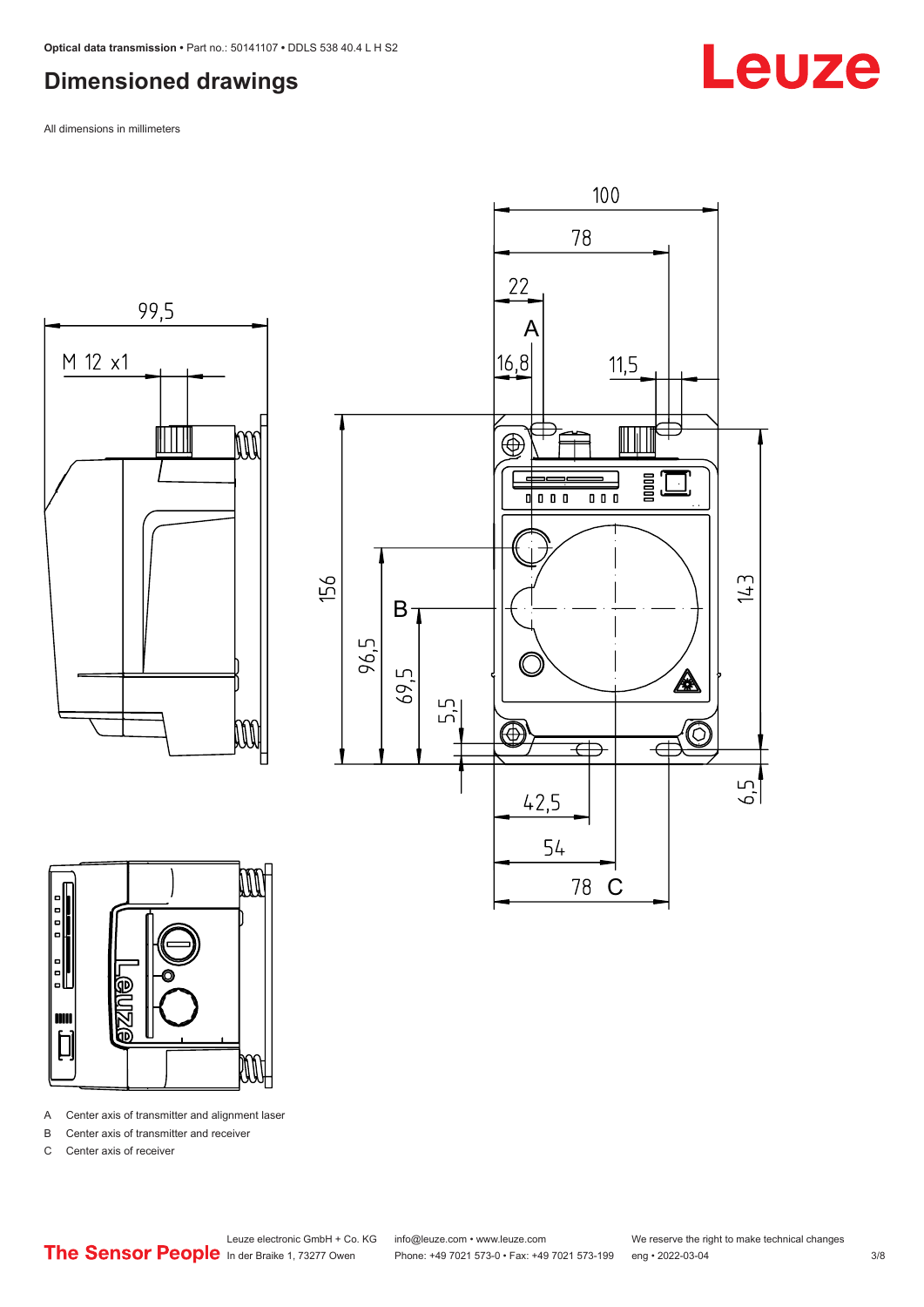#### <span id="page-3-0"></span>**Electrical connection**

| <b>Connection 1</b> | <b>POWER</b>   |
|---------------------|----------------|
| <b>Function</b>     | Signal IN      |
|                     | Signal OUT     |
|                     | Voltage supply |
| Type of connection  | Connector      |
| <b>Thread size</b>  | M12            |
| <b>Type</b>         | Male           |
| <b>Material</b>     | Metal          |
| No. of pins         | $5 - pin$      |
| Encoding            | A-coded        |

#### **Pin Pin assignment**

| A              | VIN              |  |
|----------------|------------------|--|
| $\overline{2}$ | IO <sub>1</sub>  |  |
| 3              | <b>GND</b>       |  |
| $\overline{4}$ | IO <sub>2</sub>  |  |
| 5              | <b>FE/SHIELD</b> |  |



#### **Connection 2 BUS**

| <b>Function</b>           | <b>BUS IN</b> |
|---------------------------|---------------|
| <b>Type of connection</b> | Connector     |
| <b>Thread size</b>        | M12           |
| <b>Type</b>               | Female        |
| <b>Material</b>           | Metal         |
| No. of pins               | 4-pin         |
| Encoding                  | D-coded       |

| TD+<br>$RD+$<br>າ<br>ິ | Pin | <b>Pin assignment</b> |  |
|------------------------|-----|-----------------------|--|
|                        |     |                       |  |
|                        |     |                       |  |
|                        |     | TD-                   |  |
| RD-                    |     |                       |  |

### **Operation and display**

|                | <b>LED</b> | <b>Display</b>           | <b>Meaning</b>                                    |
|----------------|------------|--------------------------|---------------------------------------------------|
| 1              | <b>AUT</b> | Off                      | Operating mode not active                         |
|                |            | Green, continuous light  | Operating mode 'Automatic'                        |
| $\overline{2}$ | <b>MAN</b> | Off                      | Operating mode not active                         |
|                |            | Green, continuous light  | Operating mode 'Manual'                           |
| 3              | <b>ADJ</b> | Off                      | Operating mode not active                         |
|                |            | Green, continuous light  | Operating mode 'Adjust'                           |
| 4              | <b>LAS</b> | Off                      | Operating mode not active                         |
|                |            | Green, continuous light  | Operating mode 'Alignment-laser mounting support' |
| 5              | <b>LLC</b> | Off                      | Operating mode not active                         |
|                |            | Green, continuous light  | LLC without interruption                          |
|                |            | Red, continuous light    | LLC interrupted at least once                     |
| 6              | <b>PWR</b> | Off                      | No supply voltage                                 |
|                |            | Green, flashing          | Device ok, initialization phase                   |
|                |            | Green, continuous light  | Data transmission active                          |
|                |            | Red, flashing            | Data transmission interrupted                     |
|                |            | Red, continuous light    | Device error                                      |
| 7              | <b>TMP</b> | Off                      | Operating temperature OK                          |
|                |            | Orange, continuous light | Operating temperature critical                    |
|                |            |                          |                                                   |



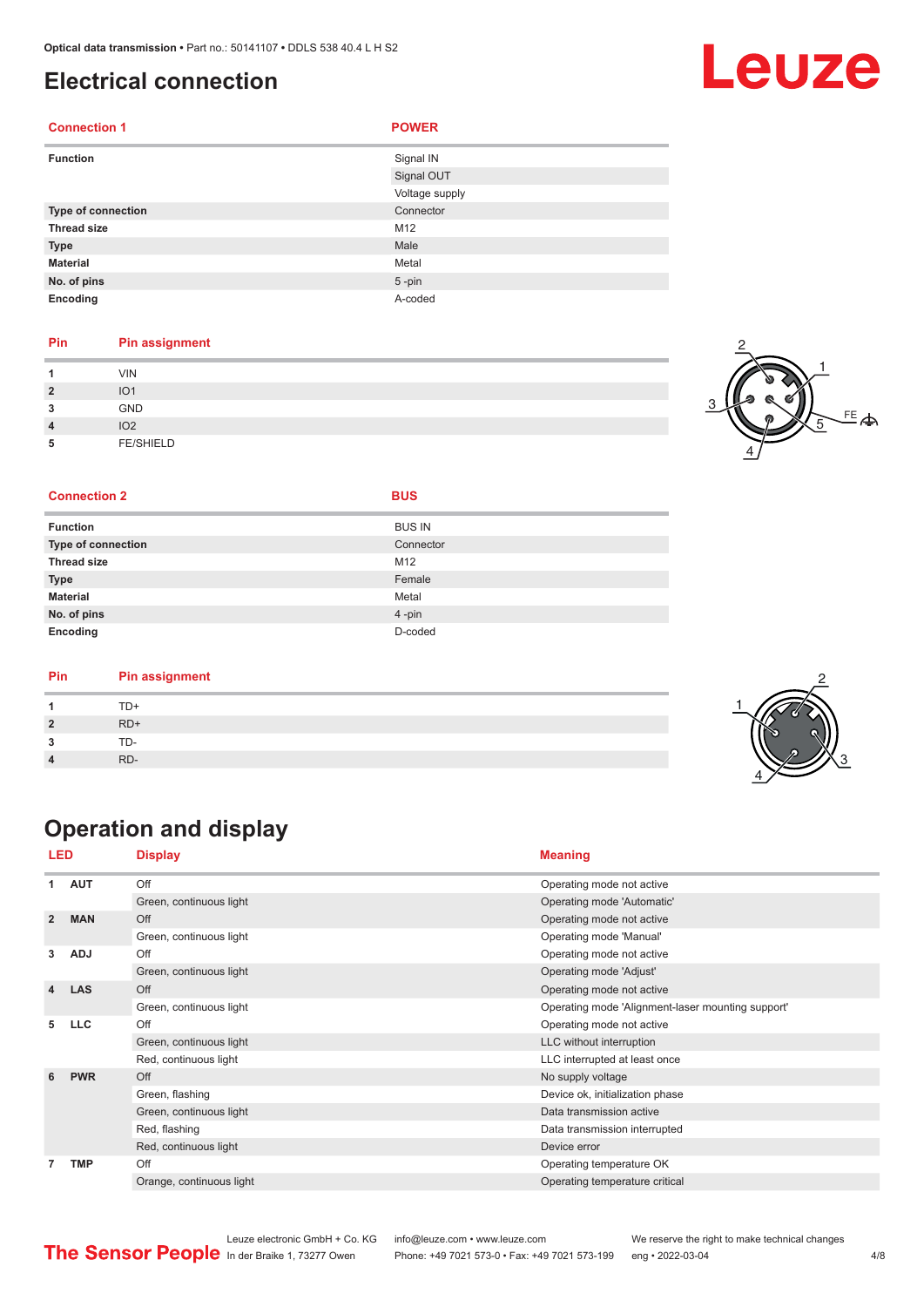#### <span id="page-4-0"></span>**Operation and display**

## Leuze

| <b>LED</b>       |                                 | <b>Display</b>              | <b>Meaning</b>                                                |
|------------------|---------------------------------|-----------------------------|---------------------------------------------------------------|
|                  | <b>TMP</b>                      | Red, continuous light       | Operating temperature exceeded or not met                     |
| 8                | <b>LSR</b>                      | Off                         | With function reserve                                         |
|                  |                                 | Orange, continuous light    | Device OK, warning set                                        |
| 9                | <b>MAS</b>                      | Off                         | Installation on slave side                                    |
|                  |                                 | Green, continuous light     | Installation on master side                                   |
| 10 <sup>1</sup>  | <b>OLK</b>                      | Off                         | Fault                                                         |
|                  |                                 | Green, continuous light     | No data transmission                                          |
|                  |                                 | Orange, continuous light    | Data transmission active                                      |
| <b>ERL</b><br>11 |                                 | Off                         | Link OK                                                       |
|                  |                                 | Orange, continuous light    | Missing link (Ethernet cable connection) on the second device |
|                  |                                 | Red, continuous light       | No cable-connected link to the connected device               |
| 12               | <b>LINK</b>                     | Off                         | No cable-connected link to the connected device               |
|                  |                                 | Green, continuous light     | Link OK                                                       |
|                  |                                 | Orange, continuous light    | Data transmission active                                      |
| 13               | <b>SIGNAL</b><br><b>QUALITY</b> | 2 red, 2 orange and 4 green | Received signal level                                         |

#### **Suitable receivers**

| Part no. | <b>Designation</b>                  | <b>Article</b>               | <b>Description</b>                                                                                                                                                                                  |
|----------|-------------------------------------|------------------------------|-----------------------------------------------------------------------------------------------------------------------------------------------------------------------------------------------------|
| 50141106 | DDLS 538 40.3 L H<br>S <sub>2</sub> | Optical data<br>transmission | Special version: Heating, Integrated laser alignment aid, Not influenced by<br>reflective surfaces, Operation of parallel light axes<br>Working range: 100  40,000 mm<br>Connection: Connector, M12 |

#### **Part number code**

Part designation: **DDLS 5XXX YYY.Z A B CC**

| <b>DDLS</b> | Optical transceiver for digital data transmission                                                                                                                                                                                                                         |
|-------------|---------------------------------------------------------------------------------------------------------------------------------------------------------------------------------------------------------------------------------------------------------------------------|
| 5XXX        | <b>Series</b><br>508i: without integrated web server for remote diagnostics<br>508i: with integrated web server for remote diagnostics<br>538: without integrated web server for remote diagnostics (EtherCAT)<br>548i: with integrated web server for remote diagnostics |
| <b>YYY</b>  | Range for data transmission in m                                                                                                                                                                                                                                          |
| z           | Frequency of the transmitter<br>0: Frequency F0<br>1: Frequency F1<br>2: Frequency F2<br>3: Frequency F3<br>4: Frequency F4                                                                                                                                               |
| A           | Option<br>L: integrated laser alignment aid (for transmitter/receiver)<br>n/a: standard                                                                                                                                                                                   |
| B           | <b>Special equipment</b><br>H: With heating<br>n/a: no special equipment                                                                                                                                                                                                  |
| CC          | Special equipment<br>S2: Optimized for EtherCAT transmission<br>n/a: no special equipment                                                                                                                                                                                 |



 $\&$  A list with all available device types can be found on the Leuze website at www.leuze.com.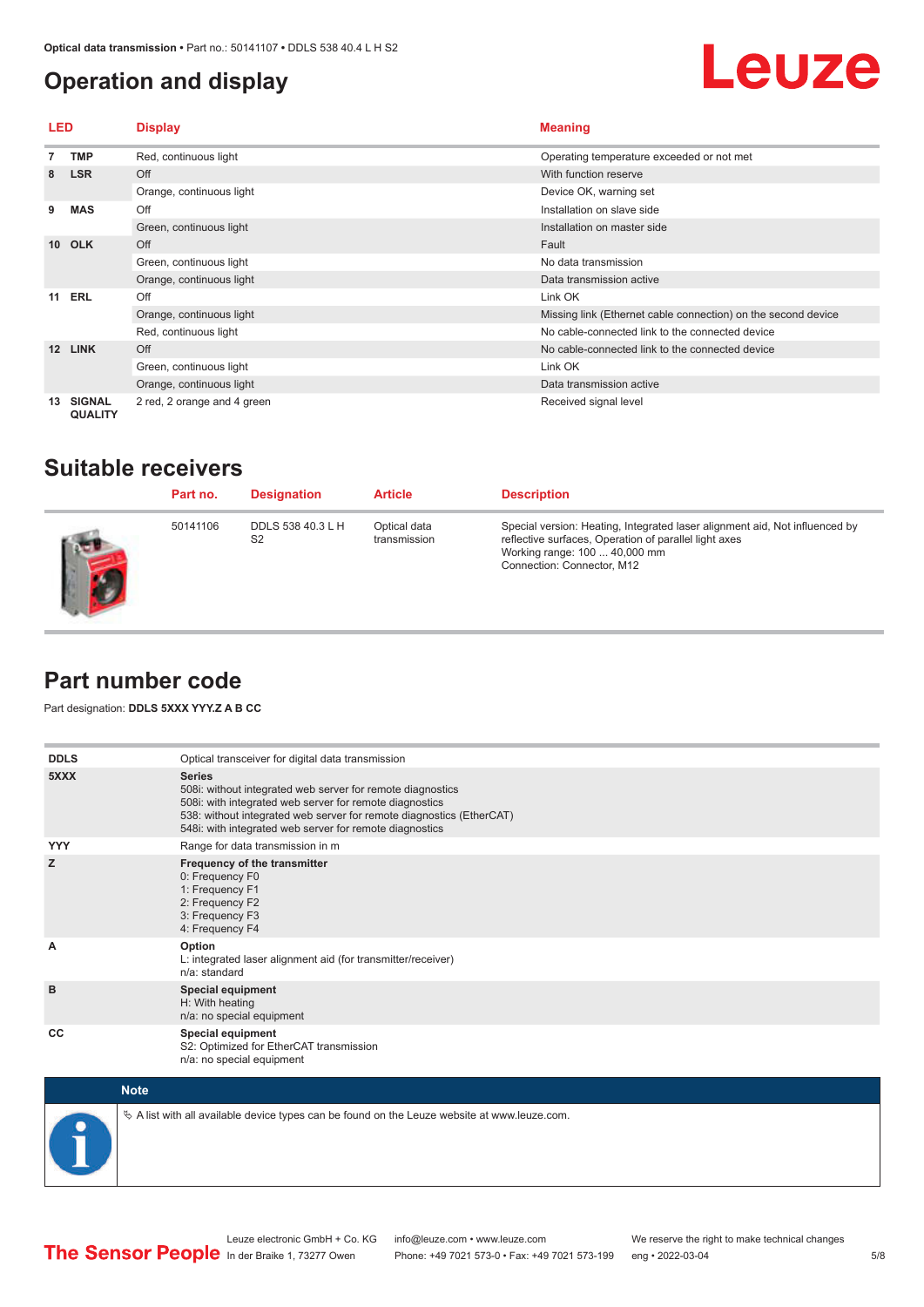#### **Notes**

# Leuze

#### **Observe intended use!**

**For UL applications:**

 $\ddot{\phi}$  This product is not a safety sensor and is not intended as personnel protection.

 $\ddot{\phi}$  The product may only be put into operation by competent persons.

 $\%$  Only use the product in accordance with its intended use.

| $\%$ For UL applications, use is only permitted in Class 2 circuits in accordance with the NEC (National Electric Code).                                                                                                                                                                                                                    |
|---------------------------------------------------------------------------------------------------------------------------------------------------------------------------------------------------------------------------------------------------------------------------------------------------------------------------------------------|
|                                                                                                                                                                                                                                                                                                                                             |
| <b>ATTENTION! INVISIBLE LASER RADIATION - CLASS 1M LASER PRODUCT</b>                                                                                                                                                                                                                                                                        |
| Do not expose users of telescopic optics!<br>The device satisfies the requirements of IEC 60825-1:2007 (EN 60825-1:2007) safety regulations for a product of laser class 1M as well as the<br>U.S. 21 CFR 1040.10 regulations with deviations corresponding to "Laser Notice No. 50" from June 24, 2007.                                    |
| $\%$ Do not expose users of telescopic optics!<br>The device satisfies the requirements of IEC 60825-1:2007 (EN 60825-1:2007) safety regulations for a product of laser class 1M as well as the<br>U.S. 21 CFR 1040.10 regulations with deviations corresponding to "Laser Notice No. 50" from June 24, 2007.                               |
| ↓ Looking into the beam path for extended periods using telescope optics may damage the eye's retina. Never look using telescope optics into the laser<br>beam or in the direction of reflecting beams.                                                                                                                                     |
| $\&$ CAUTION! The use of operating and adjusting devices other than those specified here or the carrying out of differing procedures may lead to dangerous<br>exposure to radiation!<br>The use of optical instruments or devices (e.g., magnifying glasses, binoculars) in combination with the device increases the danger of eye damage. |
| $\%$ Observe the applicable statutory and local laser protection regulations.                                                                                                                                                                                                                                                               |
| $\&$ The device must not be tampered with and must not be changed in any way.<br>There are no user-serviceable parts inside the device.<br>Repairs must only be performed by Leuze electronic GmbH + Co. KG.                                                                                                                                |

#### **ATTENTION! LASER RADIATION – CLASS 1 LASER PRODUCT (alignment laser)**

The device satisfies the requirements of IEC 60825-1:2007 (EN 60825-1:2007) safety regulations for a product of **laser class 1** as well as the U.S. 21 CFR 1040.10 regulations with deviations corresponding to "Laser Notice No. 50" from June 24, 2007.

- ª The device satisfies the requirements of IEC 60825-1:2007 (EN 60825-1:2007) safety regulations for a product of **laser class 1** as well as the U.S. 21 CFR 1040.10 regulations with deviations corresponding to "Laser Notice No. 50" from June 24, 2007.
- $\%$  Observe the applicable statutory and local laser protection regulations.
- $\&$  The device must not be tampered with and must not be changed in any way. There are no user-serviceable parts inside the device. Repairs must only be performed by Leuze electronic GmbH + Co. KG.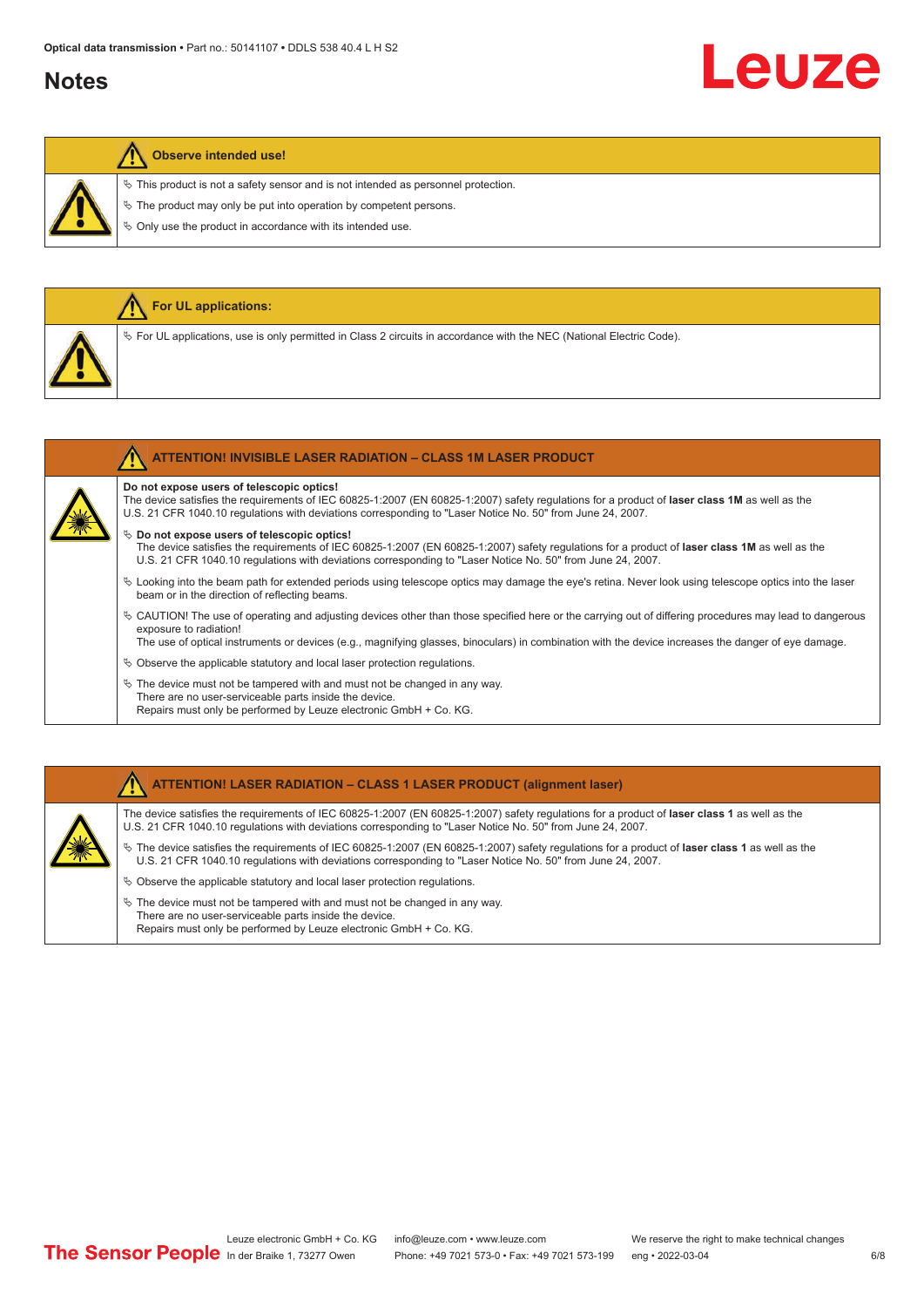#### **Accessories**

### Connection technology - Connection cables

|            | Part no. | <b>Designation</b>             | <b>Article</b>   | <b>Description</b>                                                                                                                                                                            |
|------------|----------|--------------------------------|------------------|-----------------------------------------------------------------------------------------------------------------------------------------------------------------------------------------------|
| <b>MIL</b> | 50132079 | KD U-M12-5A-V1-<br>050         | Connection cable | Connection 1: Connector, M12, Axial, Female, A-coded, 5-pin<br>Connection 2: Open end<br>Shielded: No<br>Cable length: 5,000 mm<br>Sheathing material: PVC                                    |
|            | 50135074 | <b>KS ET-M12-4A-P7-</b><br>050 | Connection cable | Suitable for interface: Ethernet<br>Connection 1: Connector, M12, Axial, Male, D-coded, 4-pin<br>Connection 2: Open end<br>Shielded: Yes<br>Cable length: 5,000 mm<br>Sheathing material: PUR |

### Connection technology - Interconnection cables

|        |   | Part no. | <b>Designation</b>                     | <b>Article</b>        | <b>Description</b>                                                                                                                                                                                                               |
|--------|---|----------|----------------------------------------|-----------------------|----------------------------------------------------------------------------------------------------------------------------------------------------------------------------------------------------------------------------------|
|        |   | 50137078 | <b>KSS ET-M12-4A-</b><br>M12-4A-P7-050 | Interconnection cable | Suitable for interface: Ethernet<br>Connection 1: Connector, M12, Axial, Male, D-coded, 4-pin<br>Connection 2: Connector, M12, Axial, Male, D-coded, 4-pin<br>Shielded: Yes<br>Cable length: 5,000 mm<br>Sheathing material: PUR |
| C<br>丝 | Ö | 50135081 | <b>KSS ET-M12-4A-</b><br>RJ45-A-P7-050 | Interconnection cable | Suitable for interface: Ethernet<br>Connection 1: Connector, M12, Axial, Male, D-coded, 4-pin<br>Connection 2: RJ45<br>Shielded: Yes<br>Cable length: 5,000 mm<br>Sheathing material: PUR                                        |

### Connection technology - Connectors

| Part no. | <b>Designation</b> | <b>Article</b> | <b>Description</b>                                                                          |
|----------|--------------------|----------------|---------------------------------------------------------------------------------------------|
| 50020501 | KD 095-5A          | Connector      | Connection: Connector with screw terminals, M12, Axial, Female, A-coded, 5<br>-pin          |
| 50112155 | S-M12A-ET          | Connector      | Suitable for interface: Ethernet<br>Connection: Connector, M12, Axial, Male, D-coded, 4-pin |

Leuze